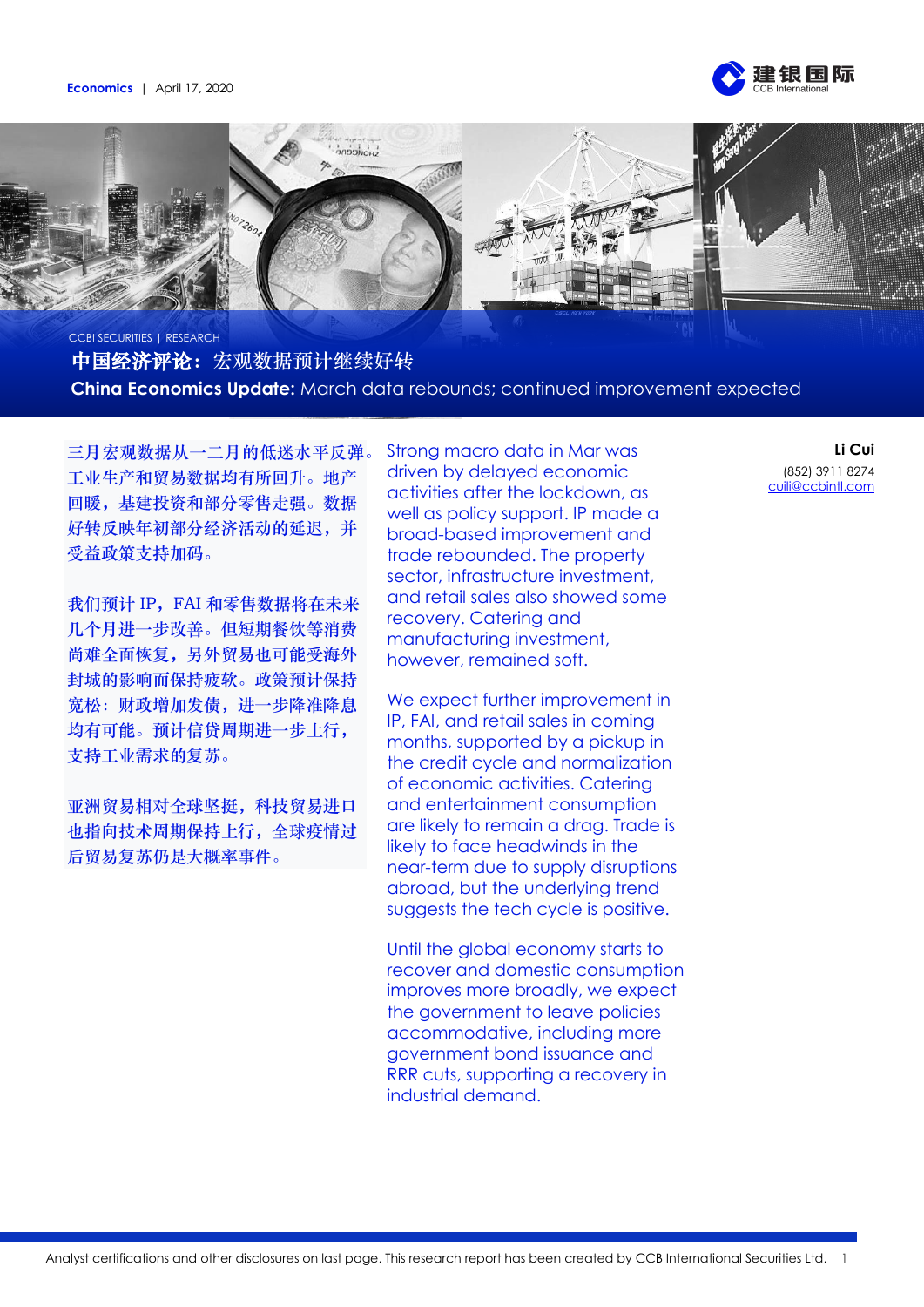

Real GDP growth in China in 1Q20 declined notably to -6.8% YoY, from 6.0% YoY in 4Q19, largely in line with market consensus of -6.0% YoY. Agriculture, IT services and finance registered YoY expansion, while industries contracted. Most of the decline stemmed from the lockdown and factory closures in late Jan-Feb. Mar data showed a significant rebound in most sectors.

# **Data improved in Mar, with production recovering faster than demand**

Mar 2020 industrial production growth (IP) rebounded notably to -1.1% YoY from -13.5% YoY in Jan-Feb, beating the consensus estimate of -5.8% YoY. Sequentially, IP jumped 32% MoM following a -25% MoM plunge in Feb. Available sectoral data points to a broad-based rebound, with notable improvement in pharma products, metals, and high tech products, which all returned to positive YoY growth, suggesting delayed production was behind the strong rebound in Mar. Auto production remained lower than a year ago, but the YoY decline narrowed from that in Feb.

Retail sales growth in Mar recovered to -15.8% YoY from -20.5% YoY in Jan-Feb. Goods sales improved, led by food, medicine, cultural goods, and communication products. Auto sales improved to -18.1% YoY from -37% YoY in Jan-Feb. Catering services are down 45% from a year ago and discretionary consumer goods such as home appliances and furniture remain weak. Online sales improved further, with YTD growth increasing to 6% YoY, up from 3% in Jan-Feb.

Mar FAI growth rebounded to -9.5% YoY from -24.5% YoY in Jan-Feb. Infrastructure and real estate FAI saw the most notable pickup, to -8% and 1.2% YoY in Mar, from -26.9% and -16.3 YoY in Jan-Feb. Manufacturing sector FAI is down 21% from a year ago.

The domestic property sector is catching up on lost time, with property sales and new starts both accelerating (Fig 1). Sales and new starts are down 14% and 10% from a year ago, though both have improved relative to Jan-Feb, a two-month period that saw growth plunge 30-40% YoY. Property completions also accelerated in Mar.



# **Fig 1: In Mar, China's property sector recovered from its plunge in Jan-Feb**

*Source*: *CEIC and CCBIS*

%YoY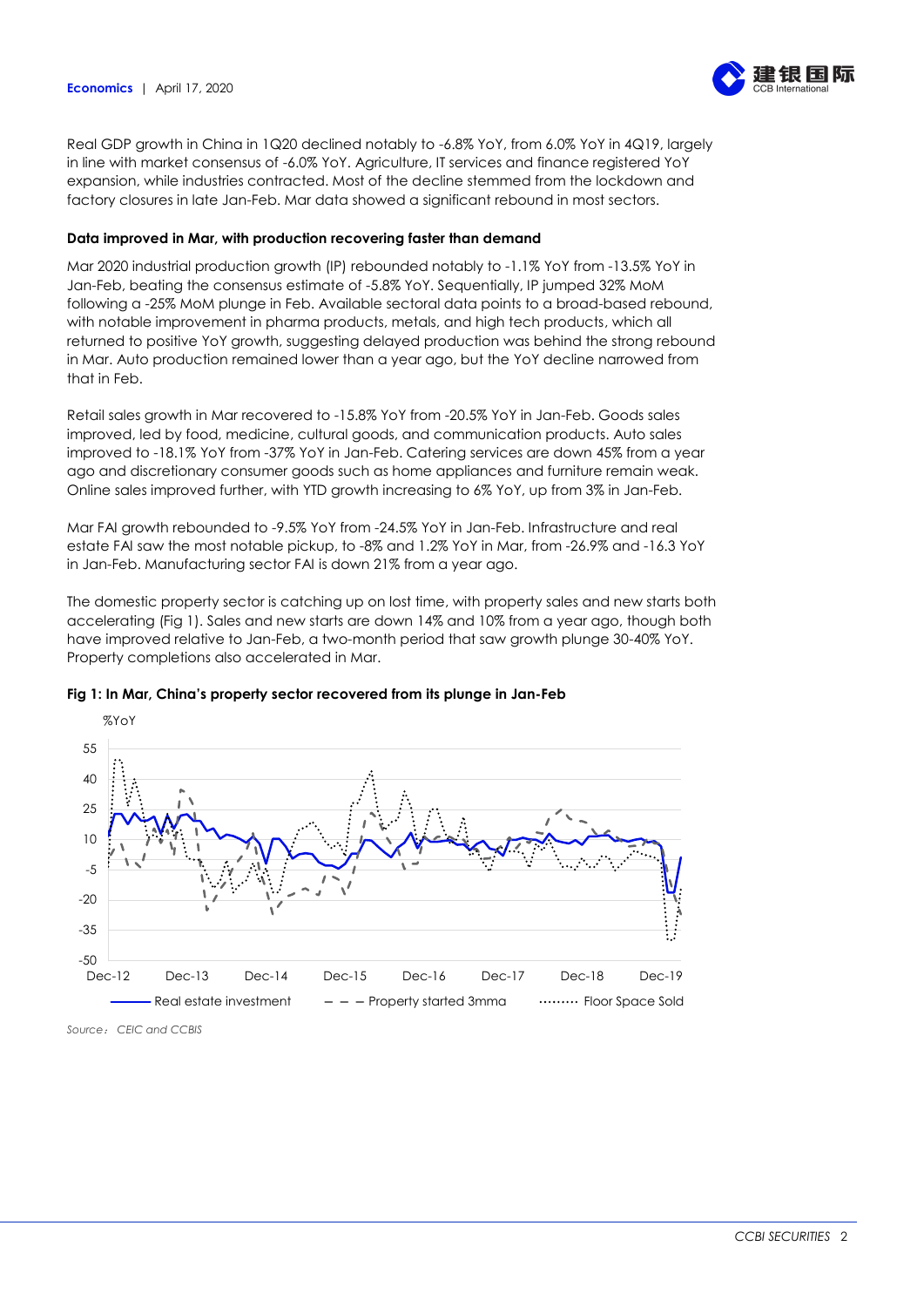

Cyclical improvement was supported by easing policies. Since Feb, the PBoC has cut rates and RRR while banks have lowered their LPR. Total social financing (TSF) significantly outpaced market expectations, rebounding to 11.5% YoY (10.9% at the end of 2019). Meanwhile, corporate bond issuance has accelerated as has bank credit. Issuance of government bonds and local bonds has also risen, albeit not as robustly.

# **Trade also improved in Mar, led by stronger regional trade and strong domestic demand**

Trade recovered from its sharp decline in Jan-Feb. Export growth fell 6.6% YoY in US dollar terms in Mar, up from -17.7% YoY growth in Jan-Feb. Imports held up better, declining only slightly from a year ago, up from a -4% YoY decline in the first two months of the year. General imports held up better than processing imports pointing to a recovery in domestic demand. Exports to ASEAN and North Asia recovered strongly while sales to the US and Europe remained subdued (Fig 2). The divergence reflects the lockdowns taking place in the western economies while Asia's main exporters outside of Japan resume normal economic activity.

### **Fig 2: Exports – regional sales held up better than global sales**



Exports by destination, %yoy

*Source*: *CEIC and CCBIS*

While global supply chain trade slowed, we see positive signs that a recovery later in the year is still likely. Chinese imports of semi-conductors have picked up in the last few months, in contrast to the decline by high tech products (Fig 3). We take this as a promising sign that the recovery in the tech cycle is moving in the right direction despite overseas supply disruptions that have temporarily slowed sales.



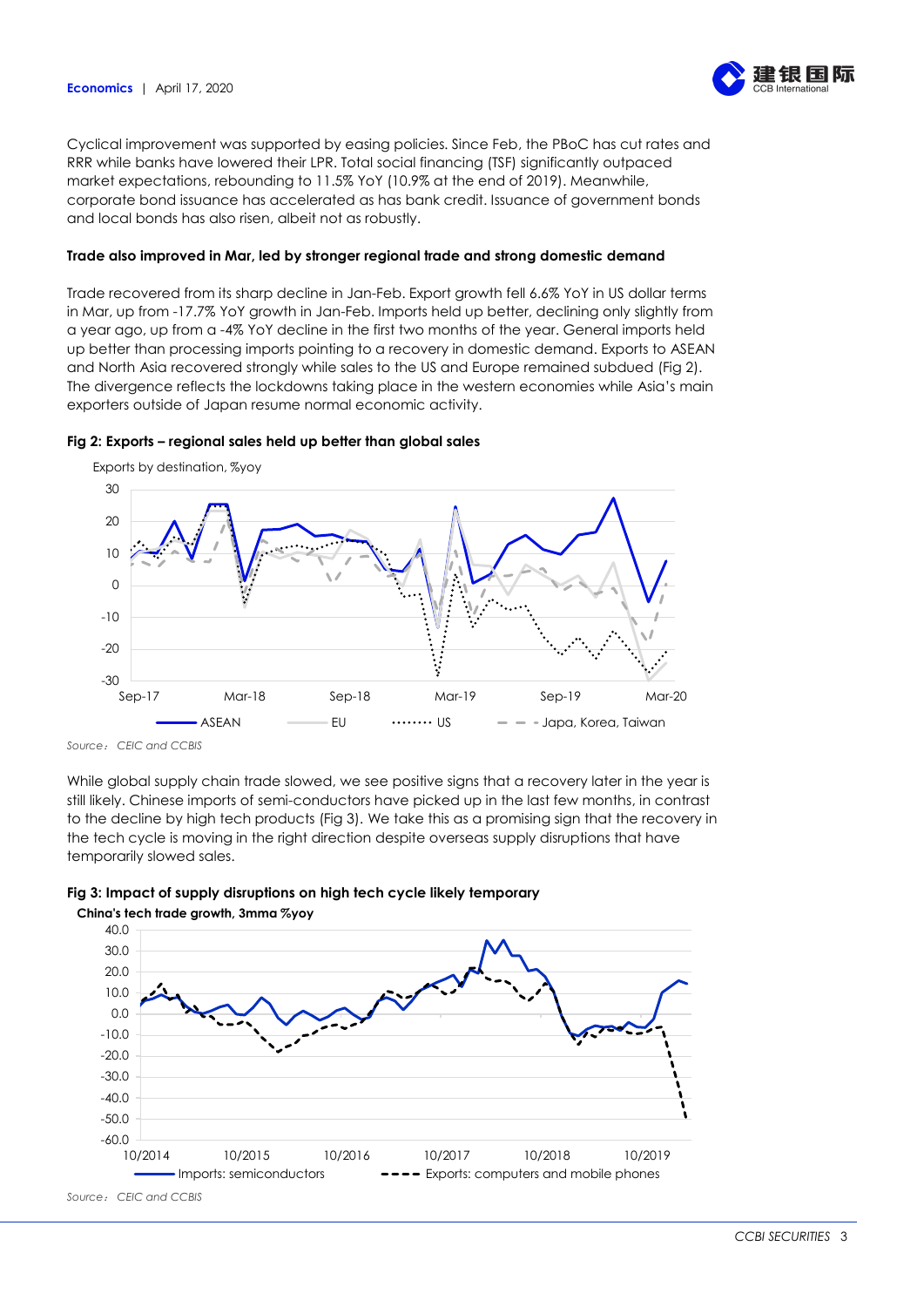

# **Cyclical outlook and policies**

High frequency indicators paint a mixed picture for Apr: electricity production continues to recover, approaching the level a year ago. Steel production is strong, suggesting continued strength in the cyclical sectors driven by domestic demand and restocking. Property sold in major cities has also continued to recover in Apr.

Meanwhile, indicators of travel and transportation are still weak; moreover, entertainment and catering consumption are likely to stay soft for longer. Trade faces headwinds given the broadening of city lockdowns in western countries, though regional trade is likely to hold up.

We anticipate further improvement in FAI, retail sales and IP growth in the coming months, but with soft trade growth. The recovery in demand will be constrained by reluctance on the part of consumers to use catering and entertainment services. The government is likely to maintain accommodative macro policies in 2Q20F, with the near-term focus on job protection. Government bond issuance is likely to pick up, and further cuts to the RRR and MLF rates are both possible. The credit cycle is likely to rise further, supporting infrastructure investment and commodity prices.

Global development remains key: recent newsflow points to stabilization in confirmed coronavirus cases in advanced economies, prompting government officials to begin planning for the reopening of their respective economies. Under a scenario of normalization of economic activities in 2H20, we would expect global and Chinese trade to rebound to positive growth in the second half, led by a positive tech cycle. Domestic policies could also become incrementally less accommodative once growth picks up.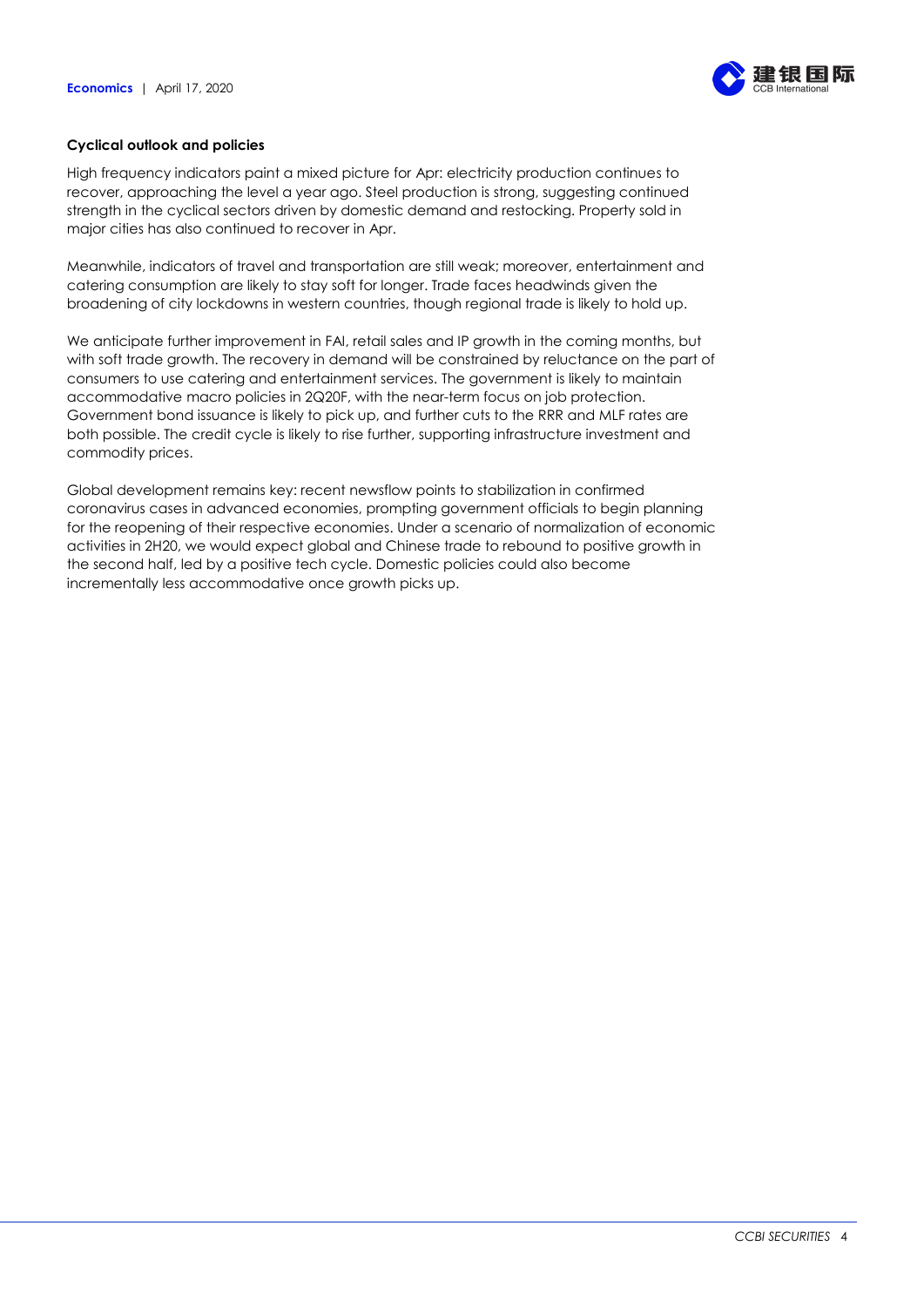

#### **Rating definitions:**

#### **Outperform (O) – expected return > 10% over the next twelve months Neutral (N) – expected return between -10% and 10% over the next twelve months Underperform (U) – expected return < -10% over the next twelve months**

#### **Analyst certification:**

The author(s) of this document, hereby declare that: (i) all of the views expressed in this document accurately reflect his/her personal views about any and all of the subject securities or issuers and were prepared in an independent manner; (ii) no part of any of his/her compensation was, is, or will be directly or indirectly related to the specific recommendations or views expressed in this document; and (iii) he/she receives no insider information/non-public price-sensitive information in relation to the subject securities or issuers which may influence the recommendations made by him. The author(s) of this document further confirm that (i) neither he/she nor his/her respective associate(s) (as defined in the Code of Conduct for Persons Licensed by or Registered with the Securities and Futures Commission issued by the Hong Kong Securities and Futures Commission) has dealt in/traded or will deal in /trade the securities covered in this document in a manner contrary to his/her outstanding recommendation, or neither he/she nor his/her respective associate(s) has dealt in or traded in the securities covered in this document within 30 calendar days prior to the date of issue of this document or will so deal in or trade such securities within 3 business days after the date of issue of this document; (ii) neither he/she nor his/her respective associate(s) serves as an officer of any of the companies covered in this document; and (iii) neither he/she nor his/her respective associate(s) has any financial interests in the securities covered in this document.

### **Disclaimers:**

This document is prepared by CCB International Securities Limited. CCB International Securities Limited is a wholly-owned subsidiary of CCB International (Holdings) Limited ("CCBIH") and China Construction Bank Corporation ("CCB"). Information herein has been obtained from sources believed to be reliable but CCB International Securities Limited, its affiliates and/or subsidiaries (collectively "CCBIS") do not guarantee, represent and warrant (either express or implied) its completeness or accuracy or appropriateness for any purpose or any person whatsoever. Opinions and estimates constitute our judgment as of the date of this document and are subject to change without notice. CCBIS seeks to update its research as appropriate, but various regulations may prevent it from doing so. Besides certain industry reports published on a periodic basis, the large majority of reports are published at irregular intervals as appropriate according to the analyst's judgment. Forecasts, projections and valuations are inherently speculative in nature and may be based on a number of contingencies. Readers should not regard the inclusion of any forecasts, projections and valuations in this document as a representation or warranty by or on behalf of CCBIS that these forecasts, projections or valuations or their underlying assumptions will be achieved. Investment involves risk and past performance is not indicative of future results. Information in this document is not intended to constitute or be construed as legal, financial, accounting, business, investment, tax or any professional advice for any prospective investors and should not be relied upon in that regard. This document is for informational purposes only and should not be treated as an offer or solicitation for the purchase or sale of any products, investments, securities, trading strategies or financial instruments of any kind in any jurisdiction. CCBIS makes no representations on the availability of the securities covered in this document (or related investment) to the recipients. The securities described herein may not be eligible for sale in all jurisdictions or to certain categories of investors. Neither CCBIS nor any other persons accept any liability whatsoever for any loss or damages (whether direct, indirect, incidental, exemplary, compensatory, punitive, special or consequential) arising from any use of this document or its contents or otherwise arising in connection therewith. Securities, financial instruments or strategies mentioned herein may not be suitable for all investors. The opinions and recommendations herein do not take into account prospective investors' financial circumstances, investment objectives, or particular needs and are not intended as recommendations of particular securities, financial instruments or strategies to any prospective investors. The recipients of this document should consider this document as only a single factor in marking their investment decision and shall be solely responsible for making their own independent investigation of the business, financial condition and prospects of *companies* referred to in this document. Readers are cautioned that (i) the price and value of securities referred to in this document and the income derived from them may fluctuate; (ii) past performance is not a guide to future performance; (iii) any analysis, ratings and recommendations made in this document are intended for long-term (at least for 12 months) and is not linked to a near-term assessment of the likely performance of the securities or companies in question. In any event, future actual results may differ materially from those set forth in any forward-looking statements herein; (iv) future returns are not guaranteed, and a loss of original capital may occur; and (v) fluctuations in exchange rates may adversely affect the value, price or income of any security or related instrument referred to in this document. It should be noted that this document covers only those securities or companies as specified herein and does not extend to any derivative instruments thereof, the value of which may be affected by many factors and may not correspond with the value of the underlying securities. Trading in these instruments is considered risky and are not suitable for all investors. While all reasonable care has been taken to ensure that the facts stated herein are accurate and that the forward-looking statements, opinions and expectations contained herein are based on fair and reasonable assumptions, CCBIS has not been able to verify independently such facts or assumptions and CCBIS shall not be liable for the accuracy, completeness or correctness thereof and no representation or warranty is made, express or implied, in this regard. All pricing referred to in this document is as of the close of local market for the securities discussed, unless otherwise stated and for information purposes only. There is no representation that any transaction can or could have been effected at those prices, and any prices do not necessarily reflect CCBIS' internal books and records or theoretical model-based valuations and may be based on certain assumptions. Different assumptions could result in substantially different results. Any statements which may be contained herein attributed to a third- party represent CCBIS' interpretation of the data, information and/or opinions provided by that third party either publicly or through a subscription service, and such use and interpretation have not been reviewed or endorsed by the third party. Reproduction and distribution of these third party contents in any form is prohibited except with the prior written consent of such third party. The recipients must make their own assessments of the relevance, accuracy and adequacy of the information contained in this document and make such independent investigation as they may consider necessary or appropriate for such